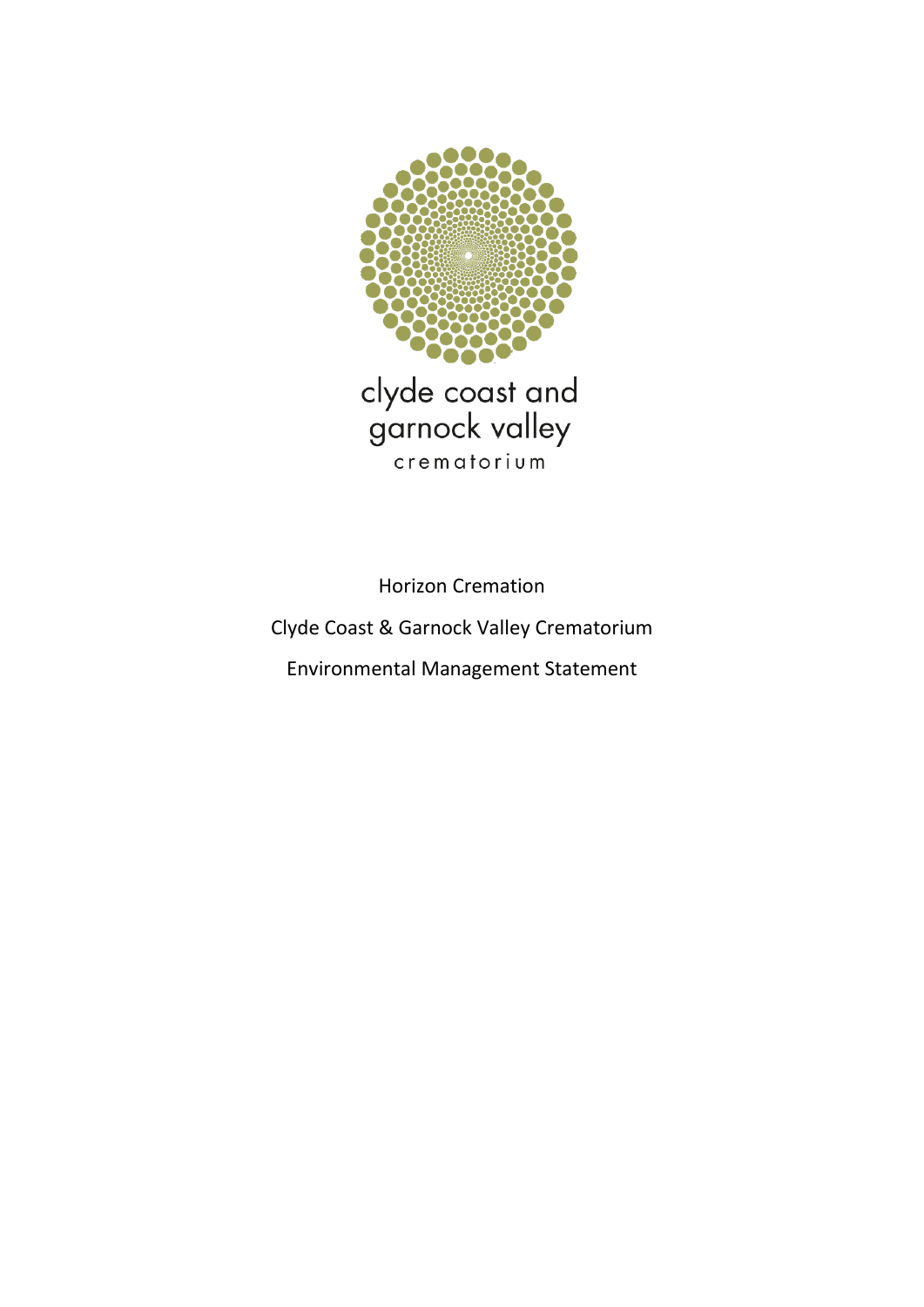### Introduction

This document outlines the environmental policies developed by Horizon that will be followed in the operation of Clyde Coast & Garnock Valley Crematorium.

The management and staff at Horizon aim to limit the impact of our operations upon the environment as we build and operate new crematoria.

We are conscious that cremation is an inherently green activity from the perspective of managing our carbon footprints. Mike Berners-Lee<sup>1</sup> found, when commissioned to assess the carbon footprint of different funeral types in 2016, that cremation is the most carbon neutral form of funeral. This is largely because there is likely to be a crematorium near to where you live which means less travel by mourners and because traditional burial builds in 50 years of carbon costs surrounding the tending and maintenance of a grave.

Simply by opening our facility at Clyde Coast & Garnock Valley and bringing a new crematorium within easy reach of people not currently well served, Horizon is, therefore, having a positive impact on the environment.

Of course, this is not enough. We want to ensure that in its day-to-day operations the crematorium at Clyde Coast & Garnock Valley operates in an environmentally responsible manner. At Clyde Coast & Garnock Valley, we have the advantage of being able to implement policies and operating procedures developed in our sister crematorium at the Clyde Coast & Garnock Valley and, also, to develop new approaches relevant to the circumstances of the Clyde Coast & Garnock Valley facility.

Our environmental management practices include:

- 1. Seeking to improve our environmental performance
- 2. Ensuring that we meet environmental standards and that our staff understand and work toward upholding those standards.
- 3. Assessing all new policies and activities against tests of their effect on the environment
- 4. Ensuring that our staff and suppliers are aware of their responsibilities for helping us meet these standards.

This document sets out the policies we have developed, the methods we intend to use at Clyde Coast & Garnock Valley to implement those policies and how we will continue to look for ways to improve performance over time.

<sup>&</sup>lt;sup>1</sup> "How Bad Are Bananas: the Carbon footprint of Everything" Mike Berners Lee. Profile Books 2020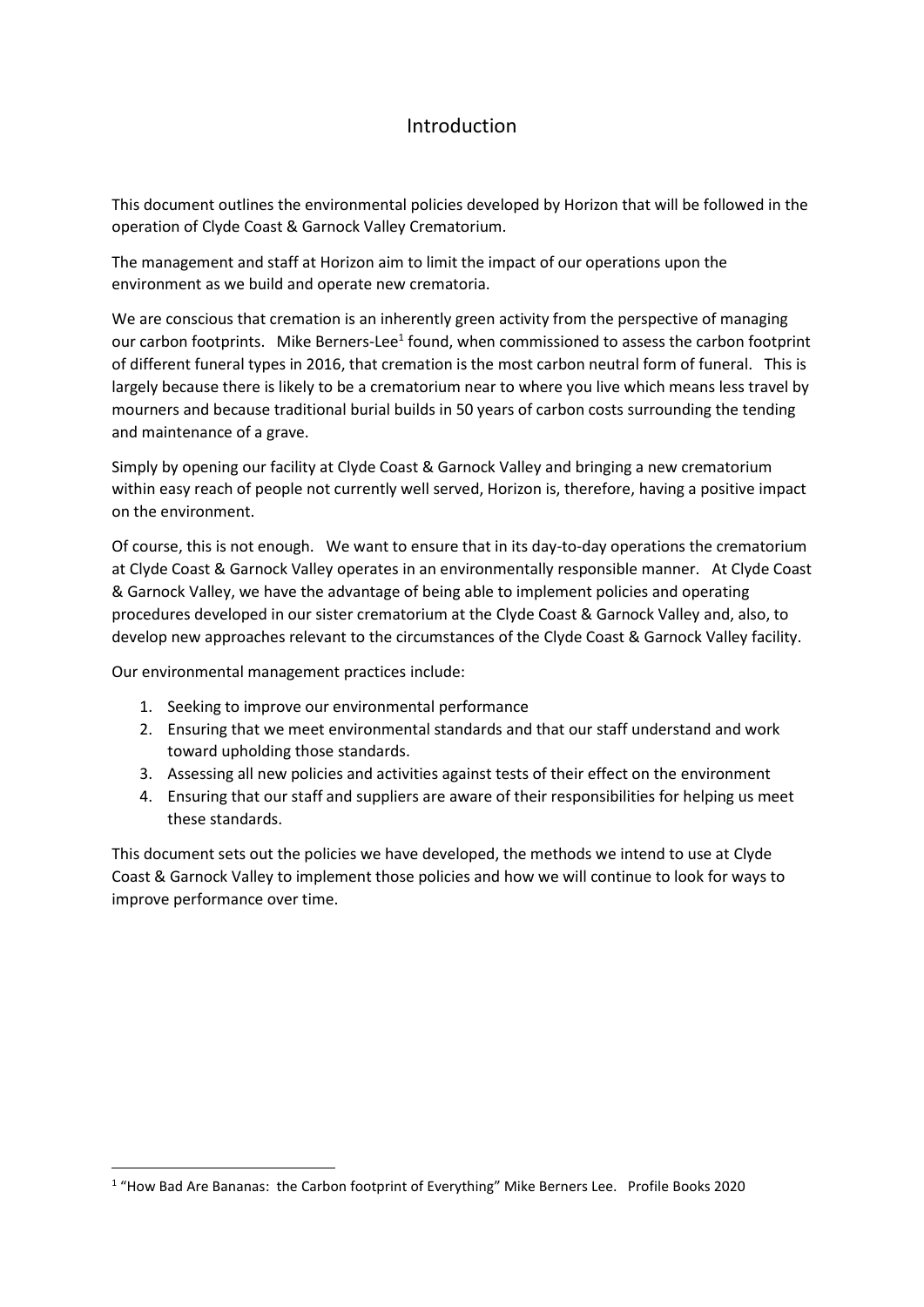## Energy Use

#### Our aims Are:

- 1. To minimise fuel consumption, while functioning in the appropriate manner expected by visitors and our staff.
- 2. To use renewable energy sources where we can. Where this is not possible, to offset the carbon impact of the energy we use.
- 3. To operate our buildings in an energy efficient manner.

At Clyde Coast & Garnock Valley we will put in place the following working arrangements to achieve these aims.

- 1. Fuel for the cremators is LPG. Where possible, we purchase fuel on a tariff whereby the carbon impact of the gas used is offset by the gas supplier through activities such as tree planting. We will be using such a tariff at Clyde Coast & Garnock Valley Crematorium.
- 2. We operate our cremators efficiently to minimise fuel use while still ensuring that emission standards are met. Where possible, we avoid allowing a cremator to cool between cremations to avoid having to heat a cooling machine back to operating temperature.
- 3. The cremators' fuel consumption and overall efficiency are closely monitored by Horizon staff and by the staff of Matthews Environmental Solutions (Matthews), our cremator suppliers.
- 4. Cremators are serviced by Matthews at the recommended service intervals.
- 5. Heat from the cremators is captured and used to heat the crematorium building and provide hot water.
- 6. Modern insulation and energy efficient methods have been used in the design and building of the facility.
- 7. We choose our electricity supplier on the basis that the energy we consume is carbon offset and from renewable sources.
- 8. We plant a tree for every service that we have the honour of hosting. The trees help to offset the carbon footprint of our LPG consumption.

We will monitor outputs from each of these measures (gas usage, electricity generation and usage) on a monthly basis. Significant issues will be addressed straight away but we will review how improvements can be made to our environmental performance on an annual basis.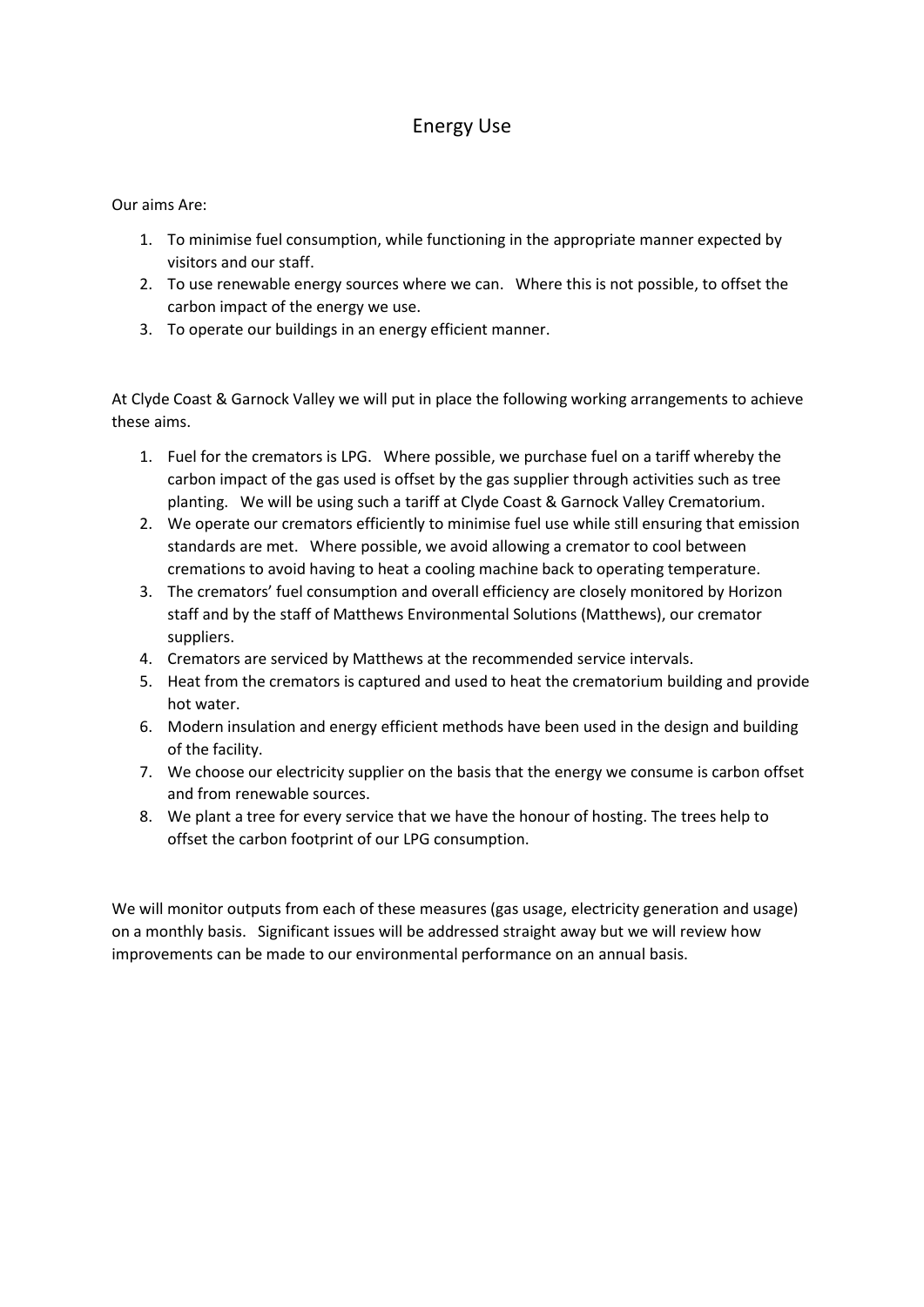### Water Use

Our aims are:

- 1. To minimise the amount of water used in our operations.
- 2. To maximise sustainable drainage.

We have put in place the following working arrangements to meet these aims:

- 1. Water usage is monitored.
- 2. Tap restrictors are provided in public toilets and staff facilities. We operate low flush toilets, restricting water flow to cisterns
- 3. We will re-use run off water. Captured rainwater is used to irrigating plants and flowers.
- 4. External hard surfaces are kept to a minimum. Car parks, for instance are porous rather than metalled to reduce water run-off.
- 5. Run off rain-water is all led to a natural water source rather than the sewage system.

Water usage will be monitored on a monthly basis. Significant issues will be addressed straight away but we will review how improvements can be made to our performance on an annual basis.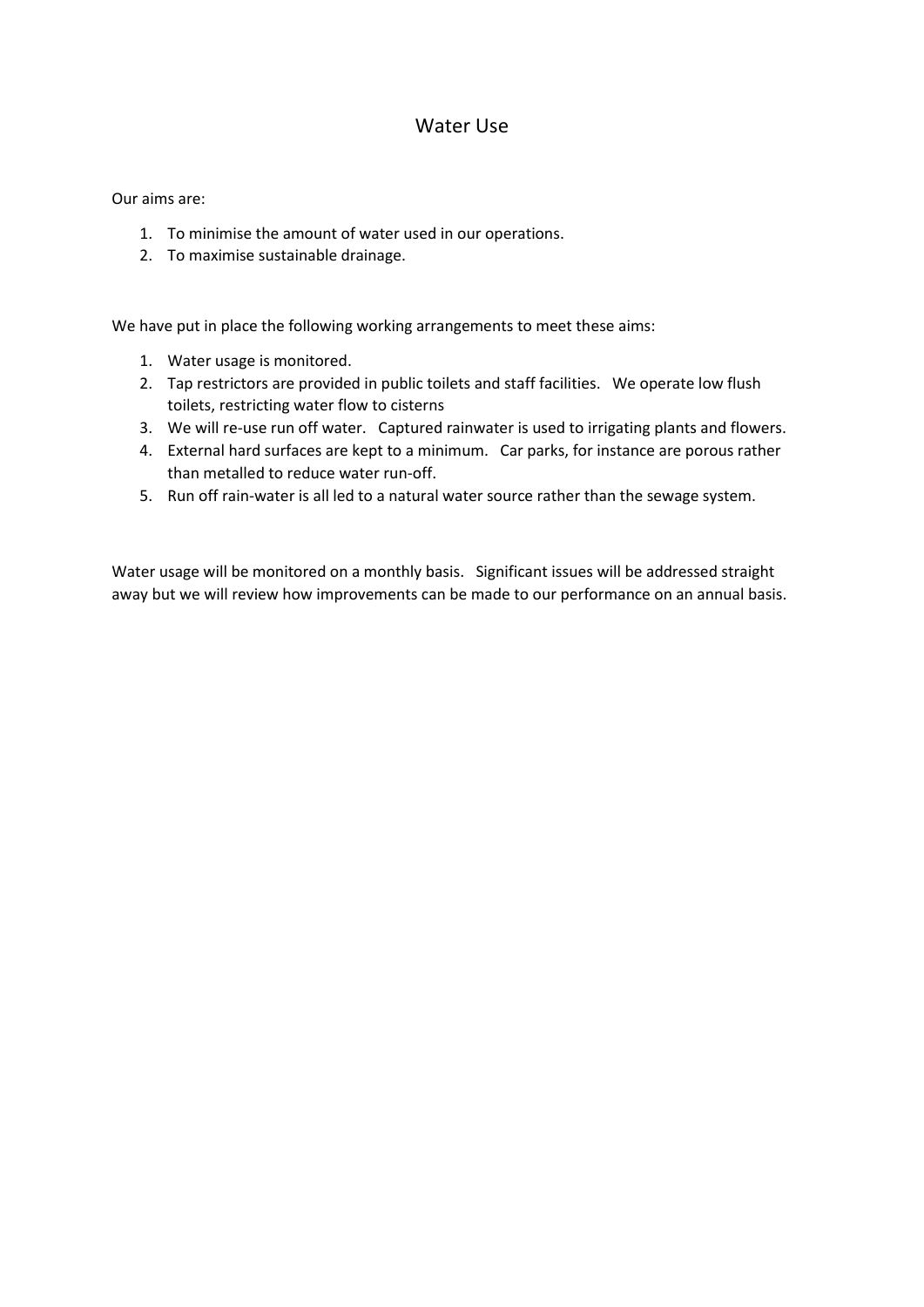# Air Quality

Our aims are:

- 1. To ensure that the facility operates within the requirements of current pollution control legislation.
- 2. To exceed the legal emission requirements whenever possible.
- 3. To maximise good air quality.

We have put in place the following working arrangements to meet these aims:

- 1. The most modern cremators have been installed along with an efficient abatement system to ensure that emissions are scrubbed.
- 2. Emissions from the cremators will be monitored in real time and records kept of the outputs to the atmosphere.
- 3. All cremator operators will be trained and have passed qualifications administered by the Institute of Cemetery and Crematorium Management (ICCM). In addition, they will have been trained in the proper operations of the machinery by representatives of the cremator supplier, Matthews.
- 4. Cremators will be serviced by authorised personnel from Matthews at the recommended service intervals.
- 5. We will encourage people to travel to the facility by means other than the car (see Transport).

Emissions from cremators will be monitored continually while they are operating and any issues dealt with immediately. In addition, we will submit evidence of emissions to SEPA as part of its monitoring regime.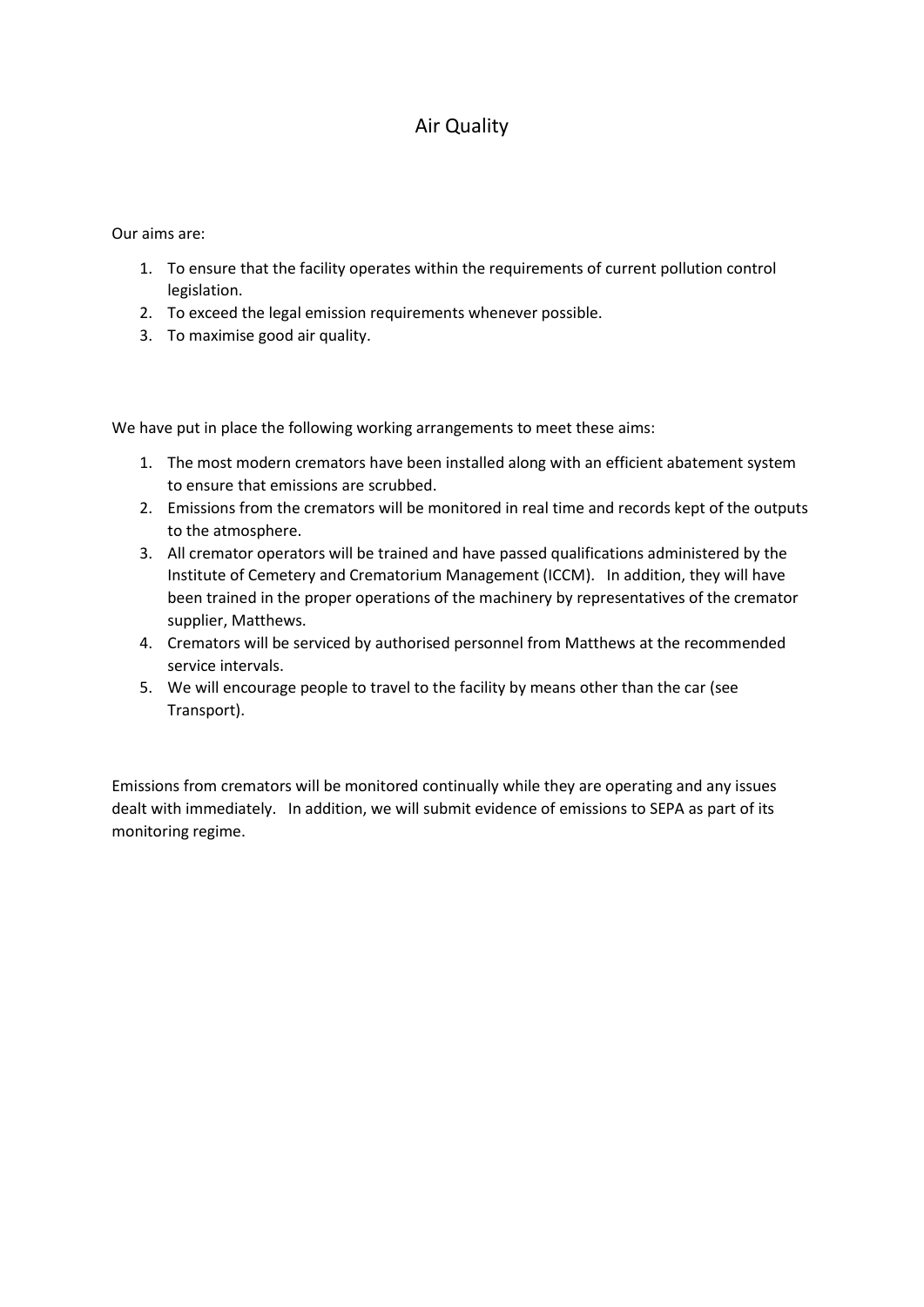# Transport

#### Our aims are:

- 1. To provide facilities that allow members of the public to travel to our site using modes of transport other than the car.
- 2. To reduce the amount of travelling during business hours by our staff and encourage them to use modes of transport other than the car.
- 3. Provide infrastructure allowing the public and our staff to use the most environmentallyfriendly forms of car.

- 1. A Travel Plan has been prepared and forms part of the planning conditions associated with the building.
- 2. The crematorium is well located for local public transport. There are bus stops in either direction of travel immediately outside the Crematorium gates.
- 3. The website for the crematorium will publicise local bus routes and train connections for member of the public visiting the site.
- 4. Staff are encouraged where possible to carshare when travelling to and from work.
- 5. Meetings and reviews between crematorium staff and Horizon head office are conducted as far as possible by telephone or using tools such as Microsoft Teams and Zoom.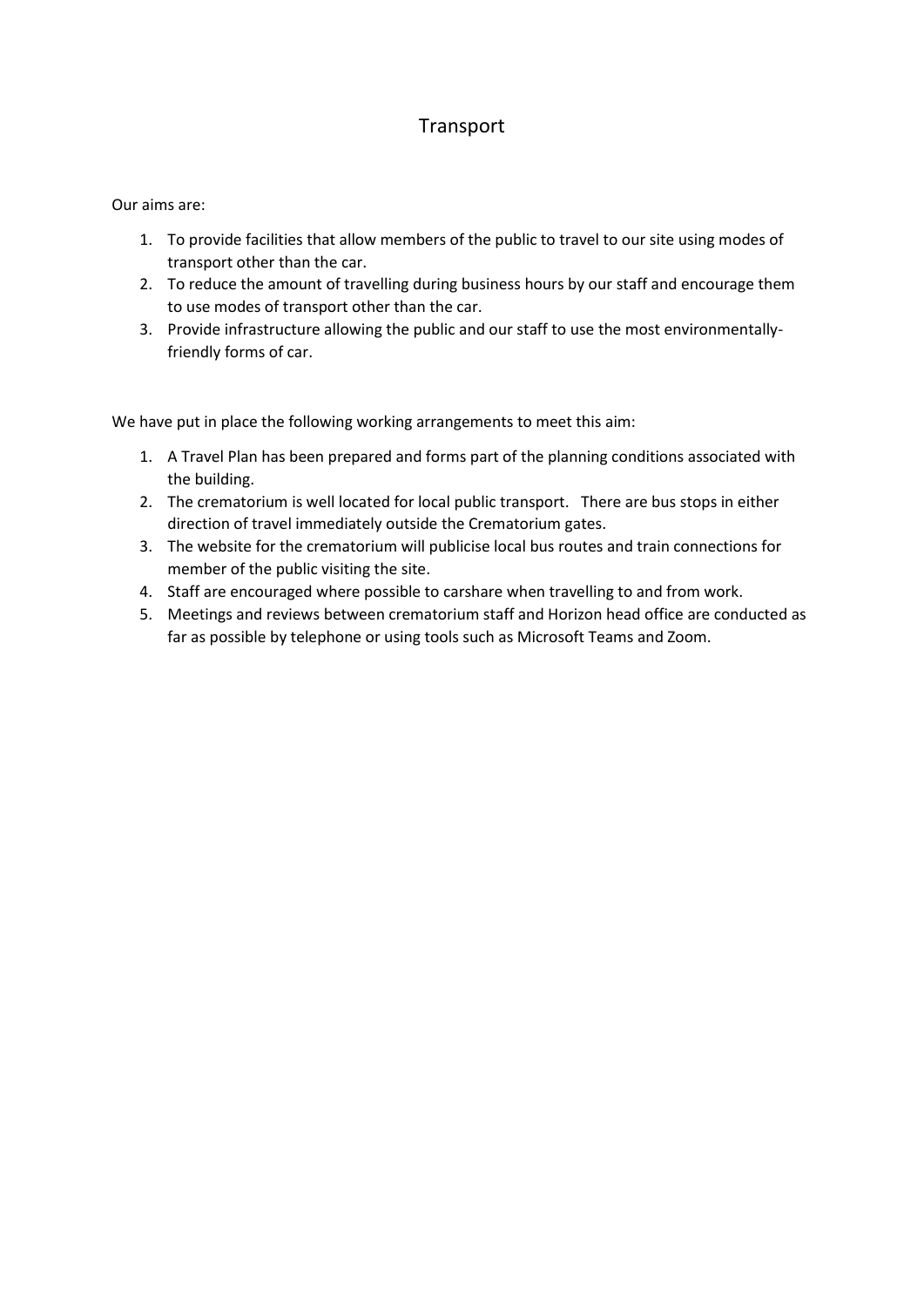### Waste Management

Our aim is:

1. To reduce the amount of waste sent to landfill.

- 1. We promote waste minimisation, re-use and recycling by staff. Waste paper is recycled, as will be old or redundant computer and audio visual equipment.
- 2. Biodegradable waste is removed from the site by North Ayrshire Council. Our proximity to 2 major reservoirs and their feeder watercourses mean that we are unable to compost garden waste.
- 3. The waste reagent from the cremator filtration system, often referred to as APCR (Air Pollution Control Residue), is classed as hazardous waste due to it containing mercury and, arguably, represents the largest proportion of waste generated by the process. This waste is collected by Future Industrial Services who take the residue to their facility. They recover the metals (mercury) from the residue for re-cycling and the residual ash, meeting current requirements for landfill, is disposed of. The reclaimed mercury is 99.99% pure.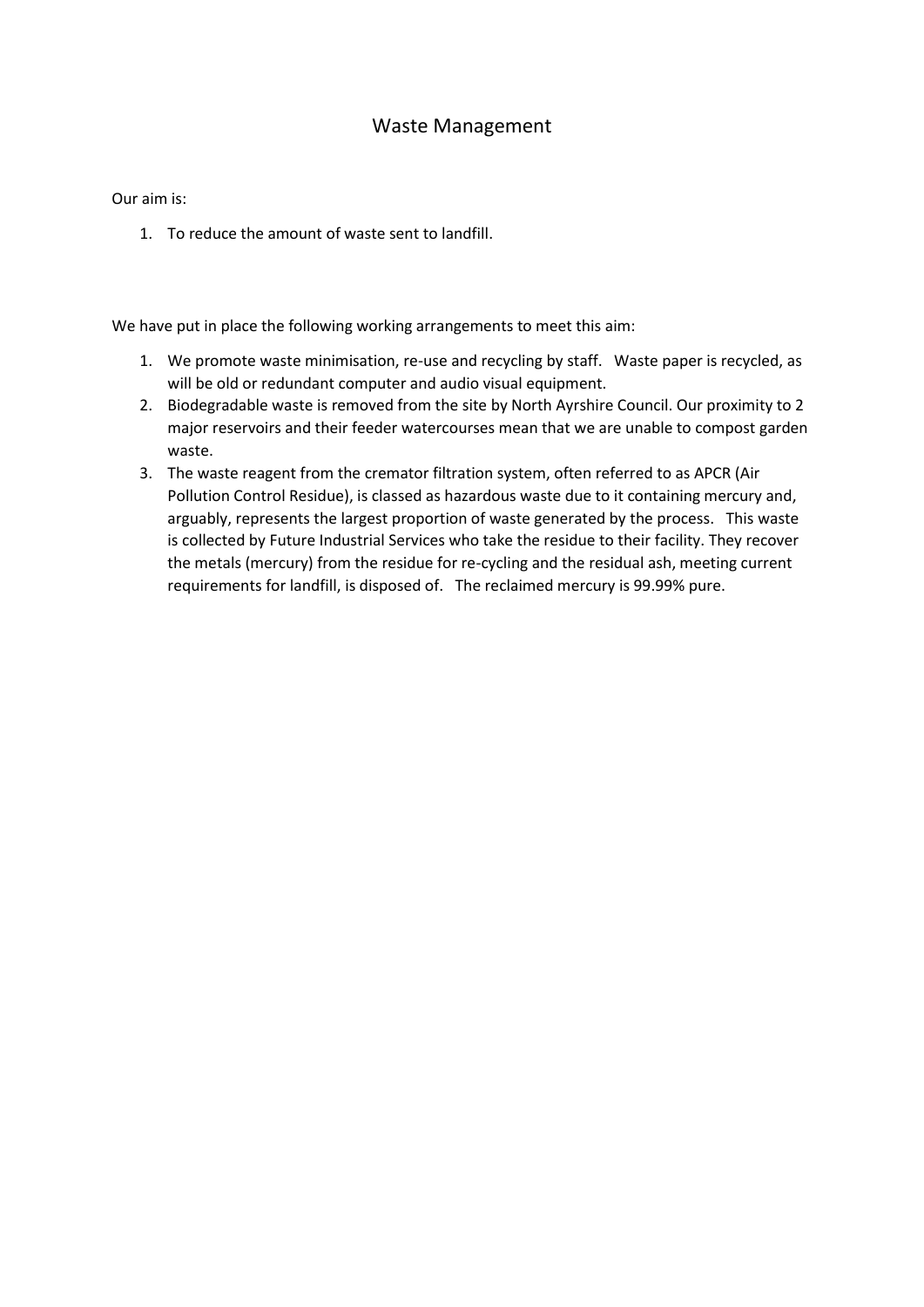## Ecology

Our aims are:

- 1. To understand the ecology on the site.
- 2. To take steps to provide habitats that will protect existing species and encourage new ones.

- 1. A full ecological survey of the site was conducted as part of the planning process and has been used to inform the landscape design and management plan.
- 2. The majority of the site is being left untouched by development. The habitats of the existing species have been left undisturbed but will be actively managed in the future to encourage existing and new species.
- 3. New trees will be planted on the site, but not to the extent of undermining the valuable grasslands that exist on site.
- 4. We will plant on the site use native species only.
- 5. Our commitment to plant a tree for every family and every service is facilitated in conjunction with Eadha Enterprises, a local social enterprise which specialises in woodland creation and the conservation of native tree species in the Clyde Coast and Garnock Valley area.
- 6. We will minimise the amount of pesticides used in the formal memorial gardens.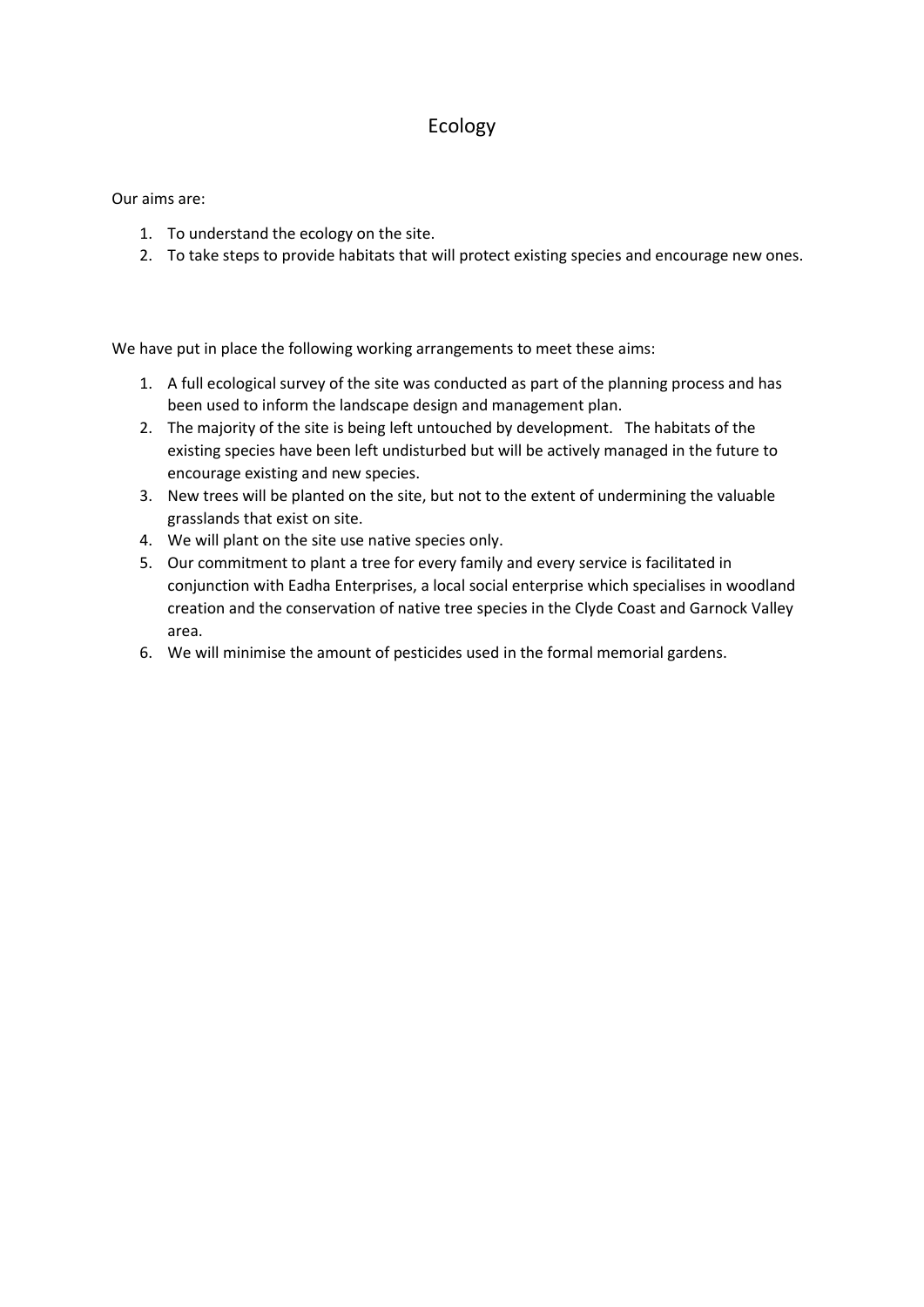### Noise

Our aims are:

1. To reduce noise generated on site so as not to disturb neighbours or wildlife.

- 1. External plant and equipment will be well maintained and used correctly.
- 2. We are some distance from neighbouring properties but staff will nonetheless, be trained to ensure that we are sympathetic to neighbours.